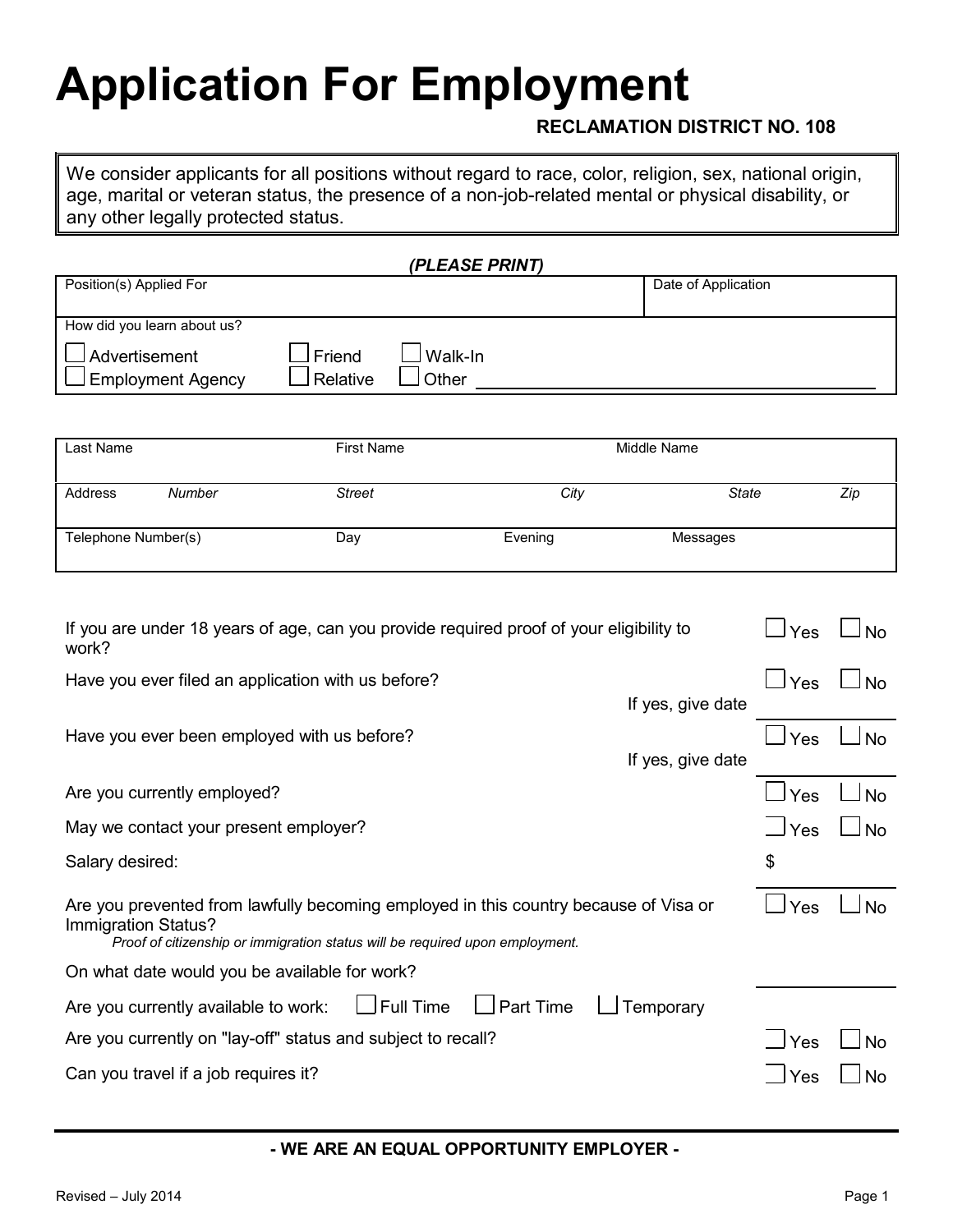### **Education**

|                                                                                                      | High School |    |    | Undergraduate<br>College/University* |  |   |   | Graduate/ Professional* |   |                |   |   |
|------------------------------------------------------------------------------------------------------|-------------|----|----|--------------------------------------|--|---|---|-------------------------|---|----------------|---|---|
| School Name, Location and Phone<br><b>Number</b>                                                     |             |    |    |                                      |  |   |   |                         |   |                |   |   |
| <b>Years Completed</b>                                                                               | 9           | 10 | 11 | 12                                   |  | 2 | 3 | 4                       | 1 | $\overline{2}$ | 3 | 4 |
| Describe Course of Study                                                                             |             |    |    |                                      |  |   |   |                         |   |                |   |   |
| Describe any specialized training,<br>apprenticeship, skills and extra<br>curricular activities      |             |    |    |                                      |  |   |   |                         |   |                |   |   |
| Describe any honors you have received                                                                |             |    |    |                                      |  |   |   |                         |   |                |   |   |
| State any additional information you feel<br>may be helpful to us in considering your<br>application |             |    |    |                                      |  |   |   |                         |   |                |   |   |

\*Education beyond the requirements on the job description or not related to the job for which you are applying need not be listed.

| Indicate any languages, other than English, that you can speak, read and/or write. |                                             |  |  |  |  |  |  |
|------------------------------------------------------------------------------------|---------------------------------------------|--|--|--|--|--|--|
|                                                                                    | <b>GOOD</b><br><b>FLUENT</b><br><b>FAIR</b> |  |  |  |  |  |  |
| <b>SPEAK</b>                                                                       |                                             |  |  |  |  |  |  |
| <b>READ</b>                                                                        |                                             |  |  |  |  |  |  |
| <b>WRITE</b>                                                                       |                                             |  |  |  |  |  |  |

| List professional, trade, business or civic activities and offices held.<br>You may exclude memberships which would reveal sex, race, religion, national origin, age, ancestry, or handicap or other protected status: |
|------------------------------------------------------------------------------------------------------------------------------------------------------------------------------------------------------------------------|
|                                                                                                                                                                                                                        |
|                                                                                                                                                                                                                        |
|                                                                                                                                                                                                                        |
|                                                                                                                                                                                                                        |
|                                                                                                                                                                                                                        |
|                                                                                                                                                                                                                        |
|                                                                                                                                                                                                                        |
|                                                                                                                                                                                                                        |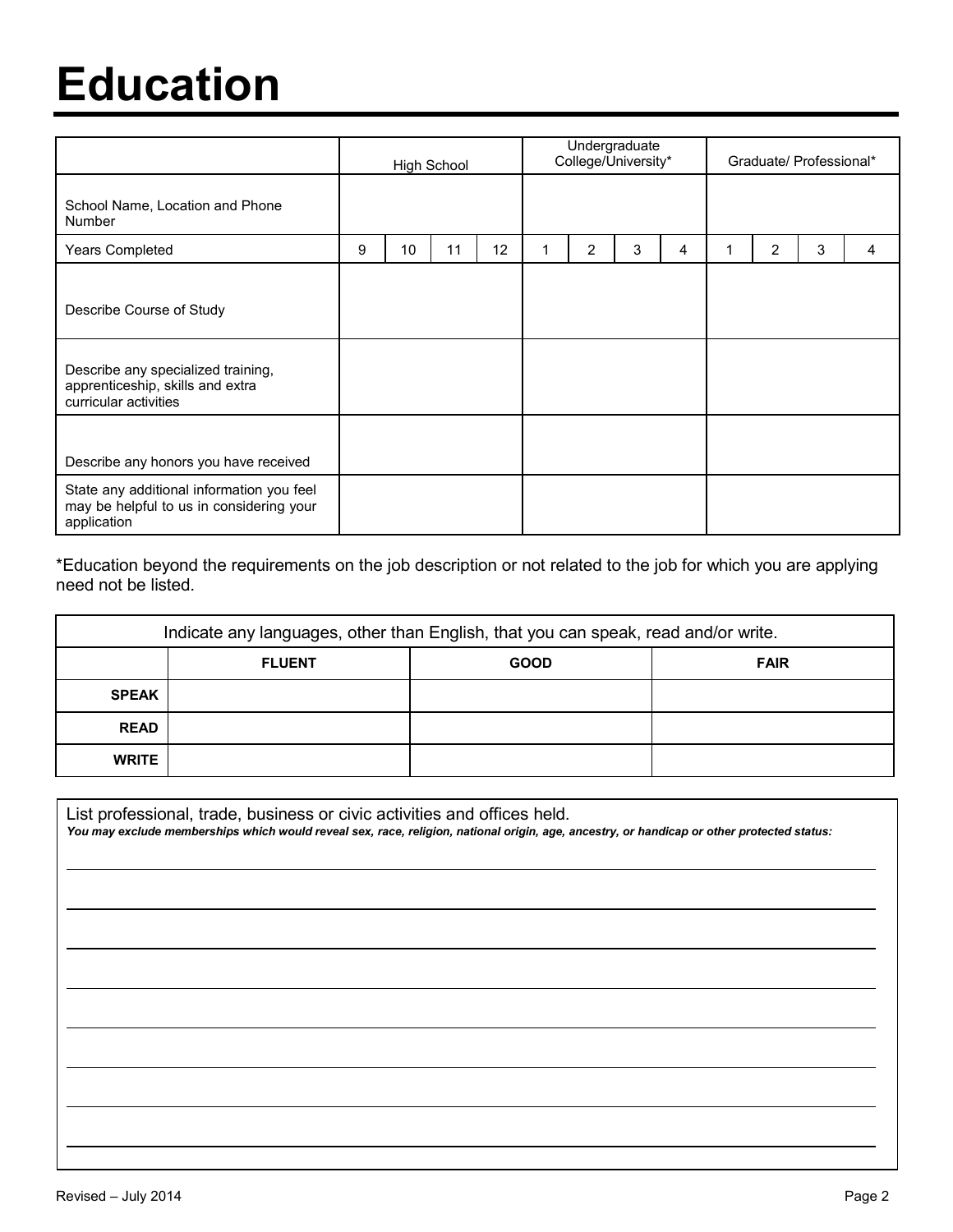# **Employment Experience**

Start with your present or last job. Include military service assignments and volunteer activities which relate to the job for which you are applying. You may exclude organizations which indicate race, color, religion, gender, national origin, mental or physical disability or other protected status.

| 1. | Employer                              |            | Dates Employed            |                        | <b>Work Performed</b> |  |
|----|---------------------------------------|------------|---------------------------|------------------------|-----------------------|--|
|    |                                       |            | From                      | $\overline{\text{To}}$ |                       |  |
|    | Address                               |            |                           |                        |                       |  |
|    | Telephone Number(s)                   |            | <b>Hourly Rate/Salary</b> |                        |                       |  |
|    |                                       |            | Starting                  | Final                  |                       |  |
|    | Job Title                             | Supervisor |                           |                        |                       |  |
|    | Reason for Leaving                    |            |                           |                        |                       |  |
| 2. | Employer                              |            | Dates Employed            |                        | <b>Work Performed</b> |  |
|    |                                       |            | From                      | To                     |                       |  |
|    | Address                               |            |                           |                        |                       |  |
|    | Telephone Number(s)                   |            | Hourly Rate/Salary        |                        |                       |  |
|    |                                       |            | Starting                  | Final                  |                       |  |
|    | Job Title                             | Supervisor |                           |                        |                       |  |
|    | Reason for Leaving                    |            |                           |                        |                       |  |
| 3. | Employer                              |            |                           | Dates Employed         | <b>Work Performed</b> |  |
|    |                                       |            | From                      | To                     |                       |  |
|    | Address                               |            |                           |                        |                       |  |
|    | Telephone Number(s)                   |            | <b>Hourly Rate/Salary</b> |                        |                       |  |
|    |                                       |            | Starting                  | Final                  |                       |  |
|    | Job Title                             | Supervisor |                           |                        |                       |  |
|    | Reason for Leaving                    |            |                           |                        |                       |  |
| 4. | Employer                              |            | Dates Employed            |                        | <b>Work Performed</b> |  |
|    |                                       |            |                           | $\overline{\text{To}}$ |                       |  |
|    | <b>Address</b><br>Telephone Number(s) |            |                           |                        |                       |  |
|    |                                       |            | Hourly Rate/Salary        |                        |                       |  |
|    | Job Title                             | Supervisor | Starting                  | Final                  |                       |  |
|    |                                       |            |                           |                        |                       |  |
|    | Reason for Leaving                    |            |                           |                        |                       |  |

If you need additional space, please continue on a separate sheet of paper.

#### **Special Skills and Qualifications**

Summarize special job-related skills and qualifications acquired from employment or other experience.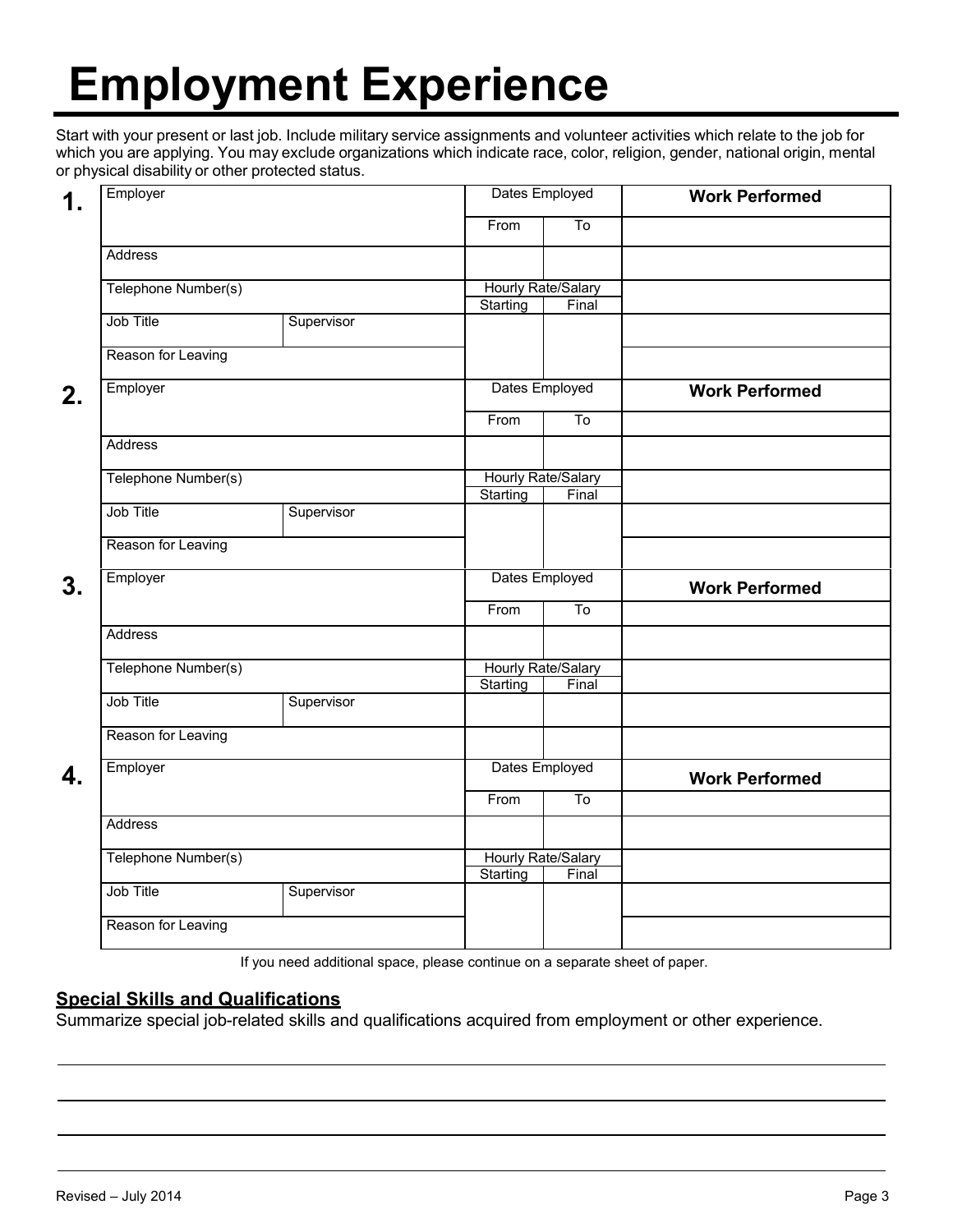### **References**

Give name, address and telephone number of three business references who are not related to you.

|    | <b>Name</b> | <b>Address</b> | Telephone<br>Number |
|----|-------------|----------------|---------------------|
| 1. |             |                |                     |
|    |             |                |                     |
| 2. |             |                |                     |
|    |             |                |                     |
| 3. |             |                |                     |
|    |             |                |                     |

Do you have the physical and mental ability to perform the tasks on the **attached** job  $\Box$  Yes  $\Box$  No description, with or without accommodation?

*(If accommodation is necessary, please describe below)*